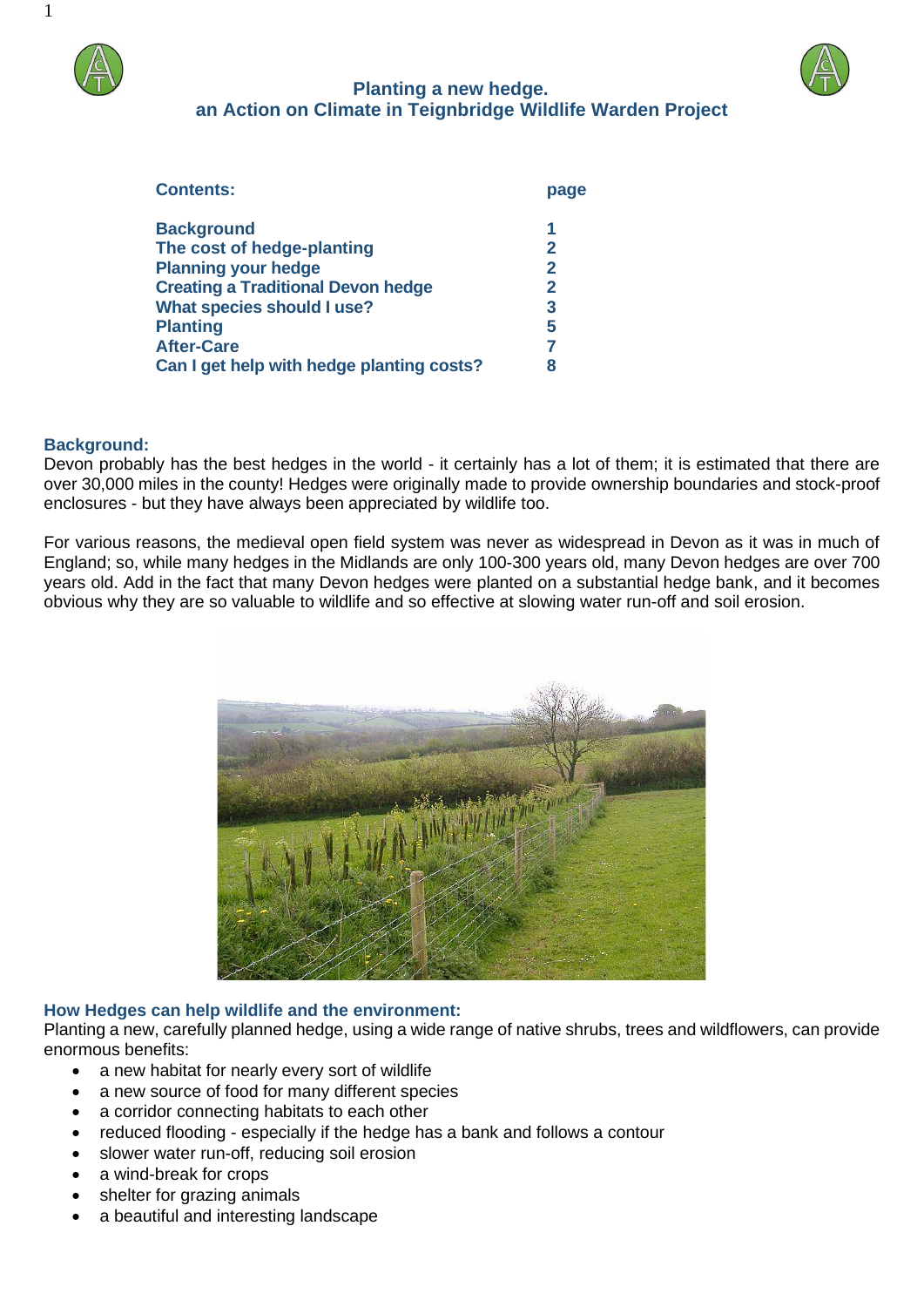## **The cost of hedge-planting:**

Planting a hedge is fairly straight-forward, but it is costly and there is no direct pay-back for a farmer. So, if the hedge is to be planted on farmed land, some sort of grant aid is usually needed.

#### **Approximate costs:**

Buying, planting & protecting whips (using non-plastic, biodegradable spiral guards) £20/metre Stock fencing one side **E4/metre E4/metre** Making a hedge bank (hard to calculate, needs availability of a small digger and qualified driver. (See information about funding and grants at the end of this leaflet.)

### **Planning your hedge**

- Think about soil type and drainage: is your site acid or alkaline, sandy or clayey, wet or dry, exposed or sheltered? Pick species that like your conditions.
- Look at your site from several different places and try to imagine a mature hedge there would it look right there? Is it the route of an old hedge that has been grubbed out? Does it follow a contour (this could make it useful for flood and soil erosion prevention)?
- Think how large the hedge will get and how much management it will need. In small spaces, in gardens or close to buildings a traditional Devon hedge may not be the right choice – smaller ornamental species may be better.
- Never plant trees under or near power or phone lines and try to avoid underground services, especially drains.
- Don't remove an old hedge to plant a new one some care and pruning will usually revive an old hedge. You can plant up the gaps if they are large, but the young shrubs will need extra help to compete with the existing hedge plants (eg more watering). Coppicing the old hedge will allow in more light in and will reinvigorate the existing plants.
- Tree planting in an existing hedge: Well-established hedgerows are not usually a suitable site for tree planting! There is a lot of competition for light and moisture. It is also difficult for hedge trimmer operators to identify young trees and manoeuvre around them while using very complicated machines. It is usually better to select an existing plant of a suitable species with a strong, straight and sound stem – mark it well and it will have a better chance of survival. If trees are planted, a gap must be cut in the hedge for them, and mulch mats should be used with a high tree guard and a painted marker stake for protection.

## **Creating a Traditional Devon Hedge**.

#### **Should I make a hedge bank?**

Yes, if you possibly can! It is especially important if the hedge is to have a role preventing floods or soil erosion. Most traditional Devon hedges are built on a bank, which is approximately 1 metre high. Hedge banks can be stone-faced or turfed.

Hedge banks have a number of advantages over hedges without a bank:

- They reduce soil erosion, especially on steep and sloping ground.
- They slow down water flow following heavy rain and can reduce down-stream flooding
- They quite often include a ditch when constructing a bank, a ditch is dug and provides much of the material needed for the bank.
- The hedge bank needs to be quickly planted up with native shrubs and trees to prevent its bare soil from being eroded.
- The hedge bank should be turfed (using turf carefully removed before the bank is built), or stone-faced, (using easily available stone - originally stones were gathered from nearby arable fields before they were seeded).
- Hedge banks can provide a valuable habitat for much-loved hedgerow plants. Most wild flowers will need to be seeded in after the bank has been made. Small mammals and invertebrates will usually quickly follow.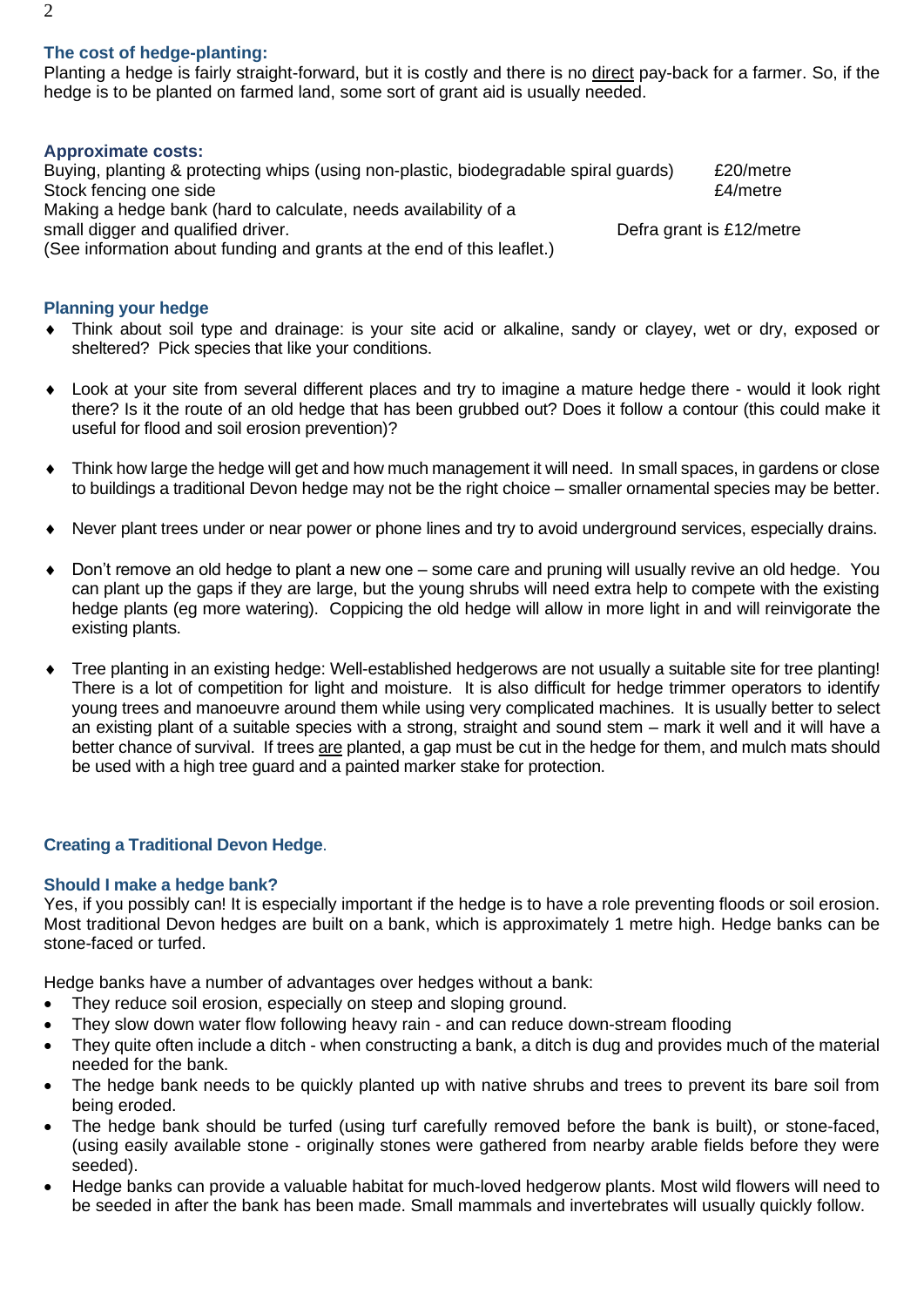#### **Making a hedge bank:**

Building hedge banks generally means using a mini-digger with a qualified mini-digger driver. For short banks a bank can be built with a team of good volunteers.

If the bank is being made from soil removed to create a ditch, then the ditch levels need to be planned very carefully so that water runs quite slowly in the ditch.

First the turf needs to be removed and stacked carefully - either by hand or by a good mini-digger operator. The turfs can be used later to face the bank. See Devon Hedge Groups [Hedge creation](https://devonhedges.org/wp-content/uploads/2015/11/8_Hedge-Creation-1.pdf)

#### **What size of plants should I use?**

It is best to plant very young shrubs and trees (1-3 years old) as they will establish more easily and grow faster. These are often called 'whips', and can be bought from tree nurseries in a range of specified heights. For a hedge you can use shrubs that are '20 to 40cm' tall, or '40 to 60cm' tall. For hedgerow trees you can either use these really small sizes, or chose plants that are slightly taller (60 to 90cm or 90 to 120cm) so that they are more obviously standards and less likely to be pruned!

#### **How many plants will I need?**

To make a good thick, dense hedge, you need to plant 5 plants per metre of hedge (in a double, staggered row – see below). If your hedge doesn't need to be stock-proof, you can use 4 plants per metre, but it will take longer to thicken up and will offer less protection to wildlife.

#### **What species should I use?**

Most traditional Devon hedges, have three main species, depending on conditions - blackthorn, hawthorn and hazel

- you will also want some other shrubby species exactly which you should plant will depend on your circumstances, eg soil type and whether you need to avoid poisonous berries (for example in school grounds)
- you will probably want a few standard-sized trees too oak and ash are most common, but now ash trees are dying of ash die-back and **should not** be planted. You can add others to suit your personal preference

The table below suggests a standard mix of suitable hedge species for neutral soil, but you can vary the 'Additional Species' to suit. The numbers given are for 25 metres of hedging at 5 plants per metre.

| <b>Species</b>            | <b>Number</b>             |  |
|---------------------------|---------------------------|--|
| Key hedge species         |                           |  |
| <b>Blackthorn</b>         | 25                        |  |
| Hawthorn                  | 25                        |  |
| Hazel                     | 25                        |  |
| <b>Field Maple</b>        | 20                        |  |
| <b>Additional species</b> |                           |  |
| <b>English Oak</b>        | 5                         |  |
| Elder                     | 5                         |  |
| <b>Wild Rose</b>          | 5                         |  |
| <b>Guelder Rose</b>       | 5                         |  |
| Spindle                   | 5                         |  |
| <b>Standard Trees</b>     |                           |  |
| Oak, Field Maple etc      | 5                         |  |
| Total                     | 125 (= $25$ metres worth) |  |

#### **More information about suitable hedging plants.**

Key:

- $E =$  suitable for exposed sites.
- $S =$  suitable for shady sites
- $C =$  tolerates sea winds
- $F =$  fast growing
- P = may be poisonous children beware!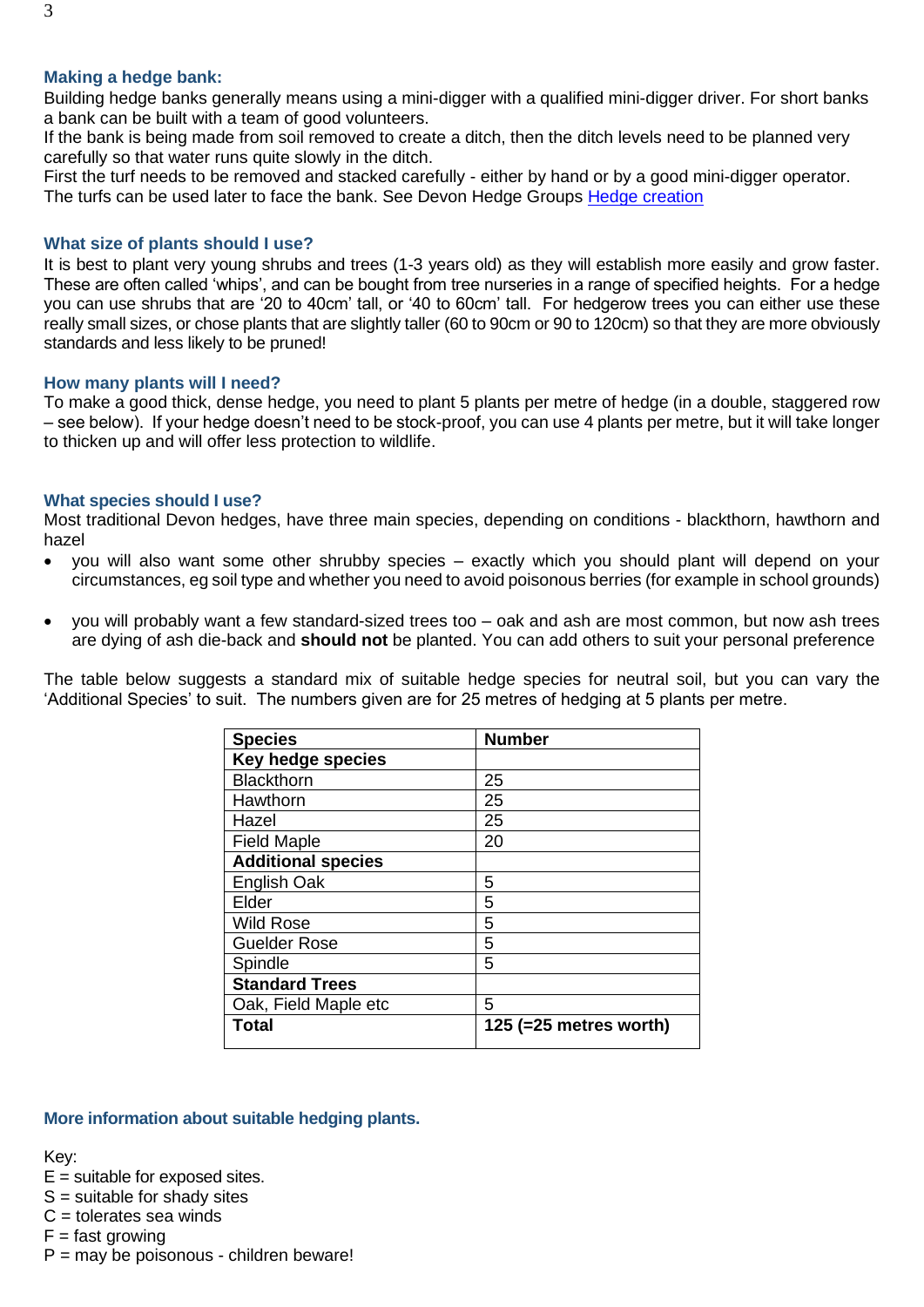#### **Key Hedge Plants**

The main bulk of most traditional Devon hedges are made up of these four species:

| <b>Species</b>               | <b>Maximum</b><br>height | <b>Preferred conditions</b>                                                                                                                                                                                                  |
|------------------------------|--------------------------|------------------------------------------------------------------------------------------------------------------------------------------------------------------------------------------------------------------------------|
| <b>Blackthorn</b>            | 13ft/4m                  | Tolerant of most soils.<br>Found in hedges right across the district. Its spines keep livestock at bay,<br>but beware of suckers if the adjacent ground is not regularly grazed or mown.<br>Good for sloe gin! $- C$ , E & F |
| <b>Hawthorn</b>              | 30ft/9m                  | Very tolerant - all but very wet or acid soils.<br>As with blackthorn, this is a key, traditional hedging plant with spines to keep<br>livestock at bay $-$ C, E                                                             |
| <b>Hazel</b>                 | 30ft/9m                  | Very tolerant and found in hedges almost everywhere.<br>In taller hedges it may reward you with nuts. - S                                                                                                                    |
| <b>Field</b><br><b>Maple</b> | 65ft/20m                 | Tolerant of most soils. Found in hedges almost everywhere, usually as part of the<br>hedge itself (kept small by trimming) but could also be grown as a hedge standard<br>tree - $S$                                         |

#### **Additional Hedge Plants**

Add any of these species which are suitable for your conditions and bring variety to your hedge – they look good and attract more wildlife

| <b>Species</b>      | <b>Size</b>    | <b>Preferred conditions</b>                                                                                                                                                           |
|---------------------|----------------|---------------------------------------------------------------------------------------------------------------------------------------------------------------------------------------|
| Alder               | 15ft/5m        | Good as part of a hedge mix on <b>damp</b> & acid soils.                                                                                                                              |
| <b>Buckthorn</b>    |                | Berries P. Food plant of Brimstone butterflies.                                                                                                                                       |
| Broom               | 7ft/2m         | Good for sandy soils. Colourful flowers $- E$                                                                                                                                         |
| Dogwood             | 13ft/4m        | Avoid acid soils. Leaves an attractive purple in autumn.                                                                                                                              |
| Gorse               | 7ft/2m         | Tolerant and resilient even in very poor, but try to mix with other varieties, as it<br>will eventually grow tall and leggy. It is very spiney. Colourful, fragrant flowers -<br>C, E |
| <b>Guelder Rose</b> | 13ft/4m        | Avoid acid soils. Attractive flowers and berries and excellent for wildlife.<br>P (slightly)                                                                                          |
| Spindle             | 13ft/4m        | Avoid acid soils. Has very attractive, but poisonous, berries. P                                                                                                                      |
| Wayfaring           | 13ft/4m        | A good one to add to your hedge mix if you have alkaline (limestone) soil. - P                                                                                                        |
| Tree                |                | (slightly)                                                                                                                                                                            |
| Wild Rose           | $3 - 10ft/1 -$ | Tolerant of most soils. Add to hedges for colourful flowers and berries. Useful if                                                                                                    |
| species             | 3m             | you want something spiney. Dog rose is very vigorous and will quickly establish<br>and grow tall. Field rose is smaller - F                                                           |
| Elder               | 30ft/9m        | Fairly tolerant. Good for wildlife and wine makers! – C, F, Raw berries P                                                                                                             |
| <b>Grey Willow</b>  | 30ft/10m       | Its growth is rather 'lax' so it is not good for making dense hedges. However, it                                                                                                     |
|                     |                | is happy on wet soils, so good for hedges alongside streams or in damp<br>$meadows - C$ . F                                                                                           |
| English Oak         | 100ft/30m      | Tolerant, but avoid very wet soils. A classic hedgerow tree, but in Devon it also                                                                                                     |
|                     |                | often forms part of the hedge itself, kept small by trimming.                                                                                                                         |
|                     |                | - C, Acorns P                                                                                                                                                                         |

#### **Hedgerow Standard Trees**

Having standard size trees along your hedge will add to the landscape and wildlife value – plant them at random intervals to avoid them looking too regimented.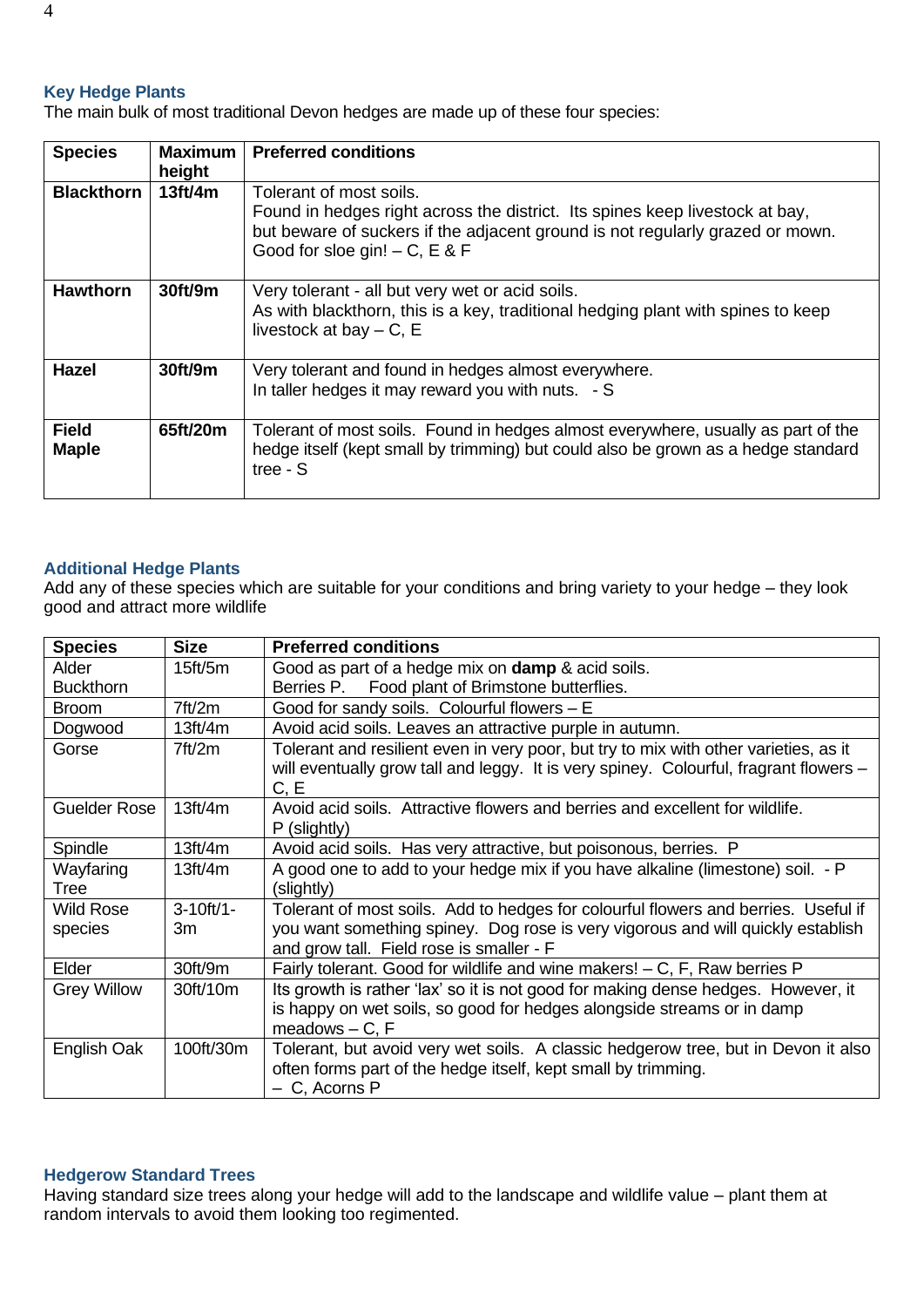| <b>Species</b>     | <b>Size</b> | <b>Preferred conditions</b>                                                          |
|--------------------|-------------|--------------------------------------------------------------------------------------|
| Crab Apple         | 30 ft/9m    | Tolerant. Useful for hedges next to orchards, where they will help to cross-         |
|                    |             | pollinate the orchard apples - fruit edible, but very sour, can be used for          |
|                    |             | preserves.                                                                           |
| Rowan              | 30ft/10m    | Prefers light, acid soils - avoid heavy soils. Popular with people and birds for its |
|                    |             | attractive flowers and berries.                                                      |
|                    |             | $-C, E$                                                                              |
| Alder              | 70ft/22m    | Prefers wet soils, so very useful if your hedge is in a damp field or beside a       |
|                    |             | stream. E, F & S                                                                     |
| <b>Field Maple</b> | 65ft/20m    | Tolerant of most soils. Found in hedges almost everywhere, usually as part of        |
|                    |             | the hedge itself, kept small by trimming, but could be grown as a hedge              |
|                    |             | standard tree - S                                                                    |
| <b>Wild Cherry</b> | 50ft/15m    | Fairly tolerant, fast growing. Attractive blossom, birds love the sour cherries.     |
| English Oak        | 100ft/30m   | Tolerant, but avoid very wet soils. Classic hedgerow tree. $-$ C, Acorns P           |
| Sessile Oak        | 100ft/30m   | Prefers thinner, more acid soils than English Oak. Use instead of English Oak        |
|                    |             | on moorland fringes and Haldon Ridge - Acorns P                                      |
| Small-leaved       | 100ft/30m   | Prefers fertile, clay soil. More often used as a hedge tree for formal or parkland   |
| Lime               |             | settings - S                                                                         |

## **Planting:**

### **Planting Season**

- Bare-rooted plants establish better than pot-grown plants, whose roots have been constrained and may even be pot-bound.
- Planting is most successful between early December and early February, when the plants are dormant.
- It is important to plant before your trees/shrubs burst into leaf.
- Planting should never be carried out in frosty or water-logged conditions.

#### **Using mycorrhiza**

- We recommend the use of Mycorrhizal fungi when planting hedges.
- Mycorrhizal inoculation is the technique of introducing beneficial soil fungi directly to the roots and the surrounding soil, when planting trees and shrubs. A mixture of different endomycorrhizal and ectomycorrhizal species is often used.
- Mycorrhizal fungi are beneficial species of fungi that grow in association with plant roots**.**
- They need the plant to provide them with sugars; the plants benefit from water and nutrients that the fungal hyphae extract from the soil.
- The mycorrhizae increase the absorptive area of a plant, providing a secondary root system.
- All trees have a symbiotic relationship with specific types of fungi; neither fungi nor plants could survive in many uncultivated situations without this symbiotic (mutually beneficial) arrangement. Mycorrhizas also seem to protect plants against some root diseases.
- Phosphorus is often in very short supply in soils or is only present in insoluble forms, limiting what the plant roots can extract. Mycorrhizas are probably vital for accessing phosphorous in uncultivated soils.
- Phosphorus-rich fertilisers that are used in fields and gardens replace the role of the mycorrhiza but may also suppress their growth; so, don't use mycorrhiza in these circumstances.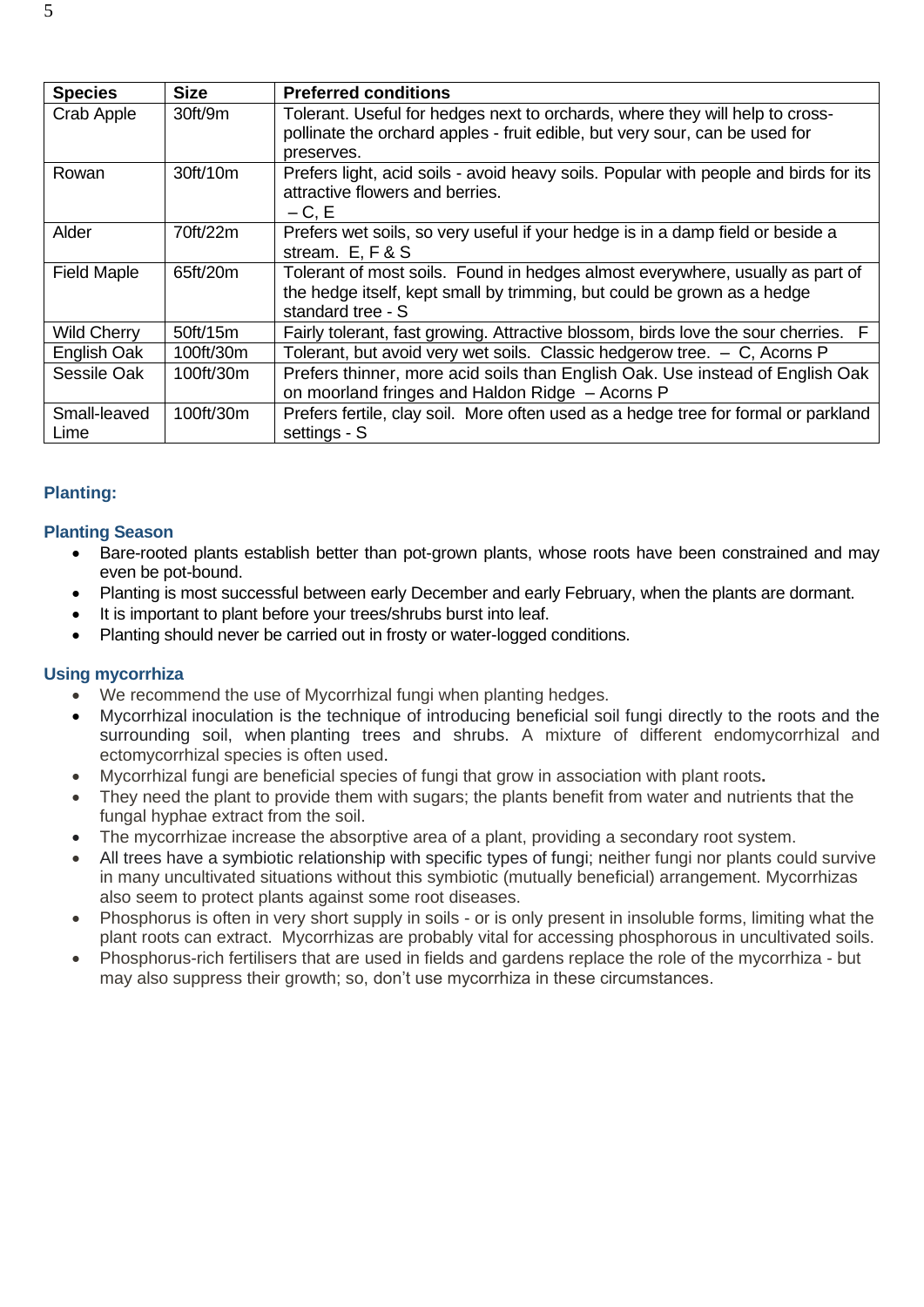## **Before Planting**

Trees and shrubs should always be handled with care - roots are easily bruised and damaged and must never be allowed to get dry.

- $\bullet$  Keep them in plastic bags, or a bucket of water until the second you are ready to plant them.
- Add water to the bags if necessary, and 'dunk' the roots in a bucket of water/mycorrhizal solution just before planting.
- It is important the young plants are kept moist and kept covered, as exposure to a cold wind for even a few minutes can kill them.
- They are best kept inside two plastic bags a white outer bag and a black inner bag. (This keeps them at the right temperature).
- If they cannot be planted within 2-3 days of fetching them from the nursery the plants should be "heeled-in" in light, moist soil until planting is possible.

### **Planting your hedge:**

Notch planting is quick, easy and suitable for most small trees and shrubs. Because it disturbs the soil less than digging a hole, **less carbon is released during planting**:

- Make two slits with a sharp spade in the form of a 'T'.
- (Drive in a cane if you are going to use one).
- Hold the notch open with the spade, and place the shrub in the hole, with the mark of the tree's previous planting just below ground level.
- Then lift the tree up a little so that its roots can spread out.
- Firm the ground down and water the shrub in well. Water the plants even if it is raining  $-$  this is to wash the soil around the roots.
- $\bullet$  If a tree guard is to be used then carefully put it over the plant.
- $\bullet$  If a tree mat is to be used, put it around the plant and peg it down.
- Prune hedge shrubs to about 20cm (8") high. This will encourage young plants to bush out. It will also reduce the loss of water through the leaves in spring (which can be more than the young root system can provide, causing stress and even death) and reduces the risk of the plant bending over because of the weight of the leaves.
- Don't prune the trees you want to grow as standard trees. They need a single strong 'leader' shoot.

**Notch Planting diagram:**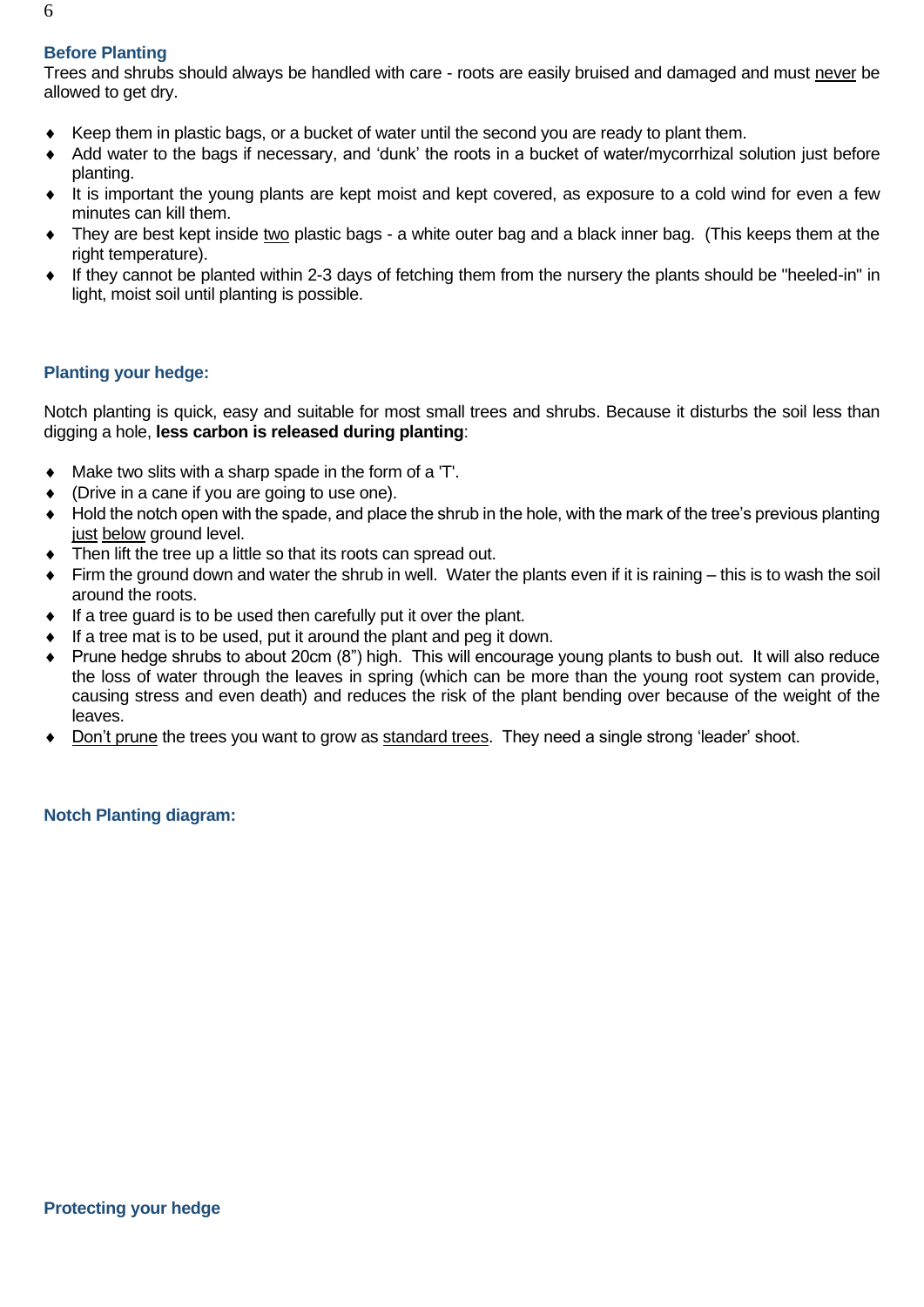- If the area is grazed, your trees must be properly fenced against livestock. Fields grazed by horses need high fences erected a good distance outside the planting area. You may need to use rabbit netting if there are a lot of rabbits about.
- **Remove weeds** from a 1-metre diameter around each tree, to stop them competing with the tree for light and water. Keep it clear of weeds by:
	- covering with a generous mulch of wood chips or similar, or
	- by frequent hand-weeding by hand, or
	- by using a wool or coir mat.

**Preferably not** by using a plastic mat, artificial-fibre carpet, tarpaulin or silage wrap. These will degrade and leave micro-plastics in the soil, which will kill vital soil organisms.

**Preferably not** by spraying before planting with a herbicide e.g. "Roundup". Herbicides leave chemical residues in the soil that harm soil organisms. If you do use herbicides, always follow the instructions on the label very carefully.

- Make sure the mulch or mat stays just clear of the tree stem to avoid any danger of the tree rotting; peg mats down at the corners.
- Hedge shrubs and small trees will not need stakes, fertiliser or compost.
- Tree guards protect plants against vole and rabbit damage and against strimmers and mowers! Guards mark the trees' presence clearly and provide a mini greenhouse environment that speeds growth. The guards may need to be held upright with a cane or stake.
- Depending on the animals to be protected against and the size of plant, tree guards can be bought in varying heights and diameter. As a guide, approximate heights are given below:
	- Rabbits/Hares/Voles and strimmers up to 75cm
	- $\blacksquare$  Sheep 1.5m
	- $\blacksquare$  Deer 1.8m
	- Cattle/Horses 2m
- **Biodegradable tree guards** are a bit more expensive, but don't pollute the soil (spiral guards start at £1.30 depending on quantity): See [green-tech biodegradable-spiral-guard](https://www.green-tech.co.uk/tree-planting-products/treebio-biodegradable-tree-planting-products/treebio-biodegradable-spiral-guard) or [gogreenguards.](https://gogreenguards.com/) They are made of biodegradable plant-plastic or strong carboard. Tree planting is fun - but removing the guards 3 years later is often awkward, or simply forgotten, leaving degrading, dangerous and ugly plastic blowing around.
- You can make your own recycled tree guards from 2 litre, plastic drinks bottles. Cut the top and bottom off for a short guard, or attach one on top of another for a tall, rabbit-proof guard. Slide a cane through slits in the bottle, or tie it on so it won't blow away. Collect them up when they stop being needed.
- Tree guards are not needed if the hedge is properly protected against livestock **and fenced against rabbits**.

#### **Protecting your Trees:**

- Your trees will need taller tree guards make them more conspicuous with ribbons made from strips of colourful cotton cloth.
- Once you have removed the tree guards (after 3-4 years) cut off some of the lower branches every year with secateurs, to encourage a tall straight tree. If the 'lead' shoot is damaged or broken, select the next best branch - it will soon straighten out.

#### **After Care**

- Young trees and shrubs need to be kept weeded for at least 3 years, either by hand weeding or by using a mulch or mulch mat (you may have to renew organic mulch from time to time).
- Mowing and strimming are not good methods as grass thrives when cut and will take valuable ground moisture from the young tree. Strimming is also likely to bruise, "ring bark" and quickly kill the tree, no matter how careful you are.

7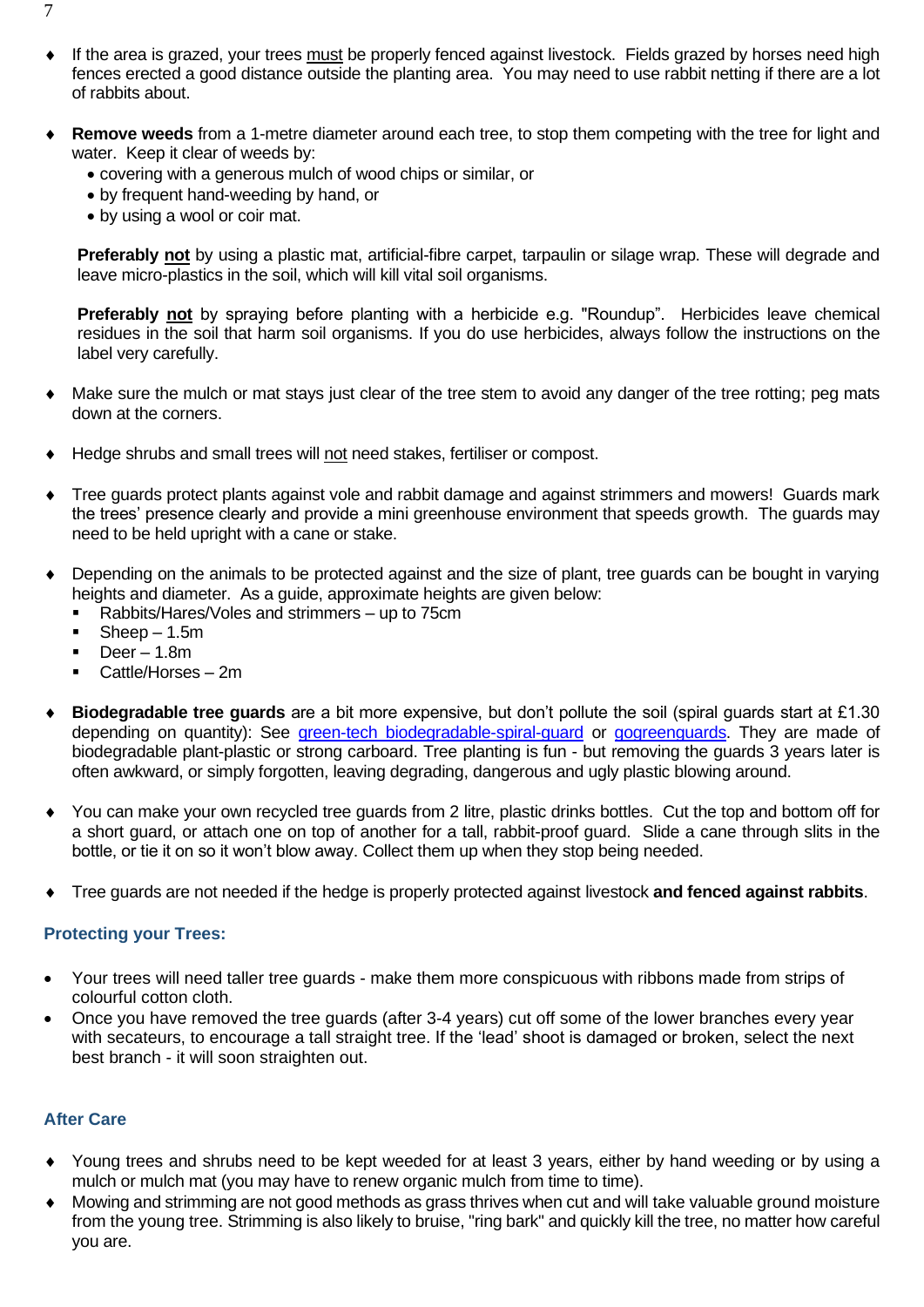For the first few years the young plants should be watered in very dry weather – a good 8watering once a week is much better than a small amount every day, as slightly dry conditions stimulate root growth.

#### **Can I get help with hedge planting costs?**

**For larger hedge planting schemes**, you may be able to get help from the following sources:

#### • Through the **Woodland Trust:**

The Woodland Trust are funding new hedges through [MOREhedges,](https://www.woodlandtrust.org.uk/plant-trees/large-scale-planting/morewoods-application/) available from November 2019. They can help with funding if you're planting new hedgerows on your land. They can subsidise 60% of the cost if you plant more than 100 metres of new hedging with a large tree growing through every six metres.

- **Countryside [Stewardship.](https://www.woodlandtrust.org.uk/plant-trees/large-scale-planting/morewoods-application/)** Farmers and other land managers may be eligible to apply for an agreement with Natural England that will provide financial support for their land management including hedge restoration and management. The Government will continue to offer **Countryside Stewardship** agreements in 2021, **2022** and 2023. **Countryside Stewardship** will eventually be replaced with the new **Environmental Land Management** (ELM) scheme. This will follow trialling and testing and a national pilot involving farmers and land managers. [https://www.gov.uk/countryside-stewardship-grants/planting](https://www.gov.uk/countryside-stewardship-grants/planting-new-hedges-bn11)[new-hedges-bn11](https://www.gov.uk/countryside-stewardship-grants/planting-new-hedges-bn11)
- January 2021: There will be probably be more government grant schemes soon use an internet search for more info.

### **Community Projects:**

Many projects need very little actual funding - putting out a request for paper, flower pots, compost, people who will grow seedling trees etc on the village Facebook page can motivate people to help you **and** do similar things themselves!

#### **Here are some sources of funding for projects such as hedge planting:**

- You may have a local **wildlife group** that can apply and bank the money for use.
- **Through ACT:** Could Wildlife Wardens please contact us [\(audrey@boveyclimateaction.org.uk](mailto:audrey@boveyclimateaction.org.uk) or [flavio@actionclimateteignbridge.org\)](mailto:flavio@actionclimateteignbridge.org) if you are thinking of applying for funding as Action on Climate in Teignbridge Wildlife Wardens, as we are more likely to be successful if several Wardens don't apply to one Parish Council or one Councillor at much the same time!
- **TCVS:** For further advice and quidance around fundraising for voluntary groups, please contact [Teignbridge Community and Voluntary Services.](http://www.teigncvs.org.uk/supporting-your-group/funding-fundraising/) They may have information about small local Trusts and Funds which could help you.

#### • **Your Parish Council:**

Under Section 137 of the Local Government Act 1972, Parish Councils have discretionary powers to award grants to local groups or organisations for the purposes of bringing a direct benefit to the parish or its residents. To be considered for an award, applicants should apply for a grant with details of their project. You are most likely to be awarded funding for your project if you have already been keeping in close contact with them - for example:

- introducing yourself to the Council at an early stage (see Section 15 for information you can send to them)
- talking to the environment committee or nominated Councillor about your role and your ambitions
- sending them monthly or 2-monthly reports about what you have been doing.
- working with other groups and individuals within your Parish, to show that there is widespread support for your project.

8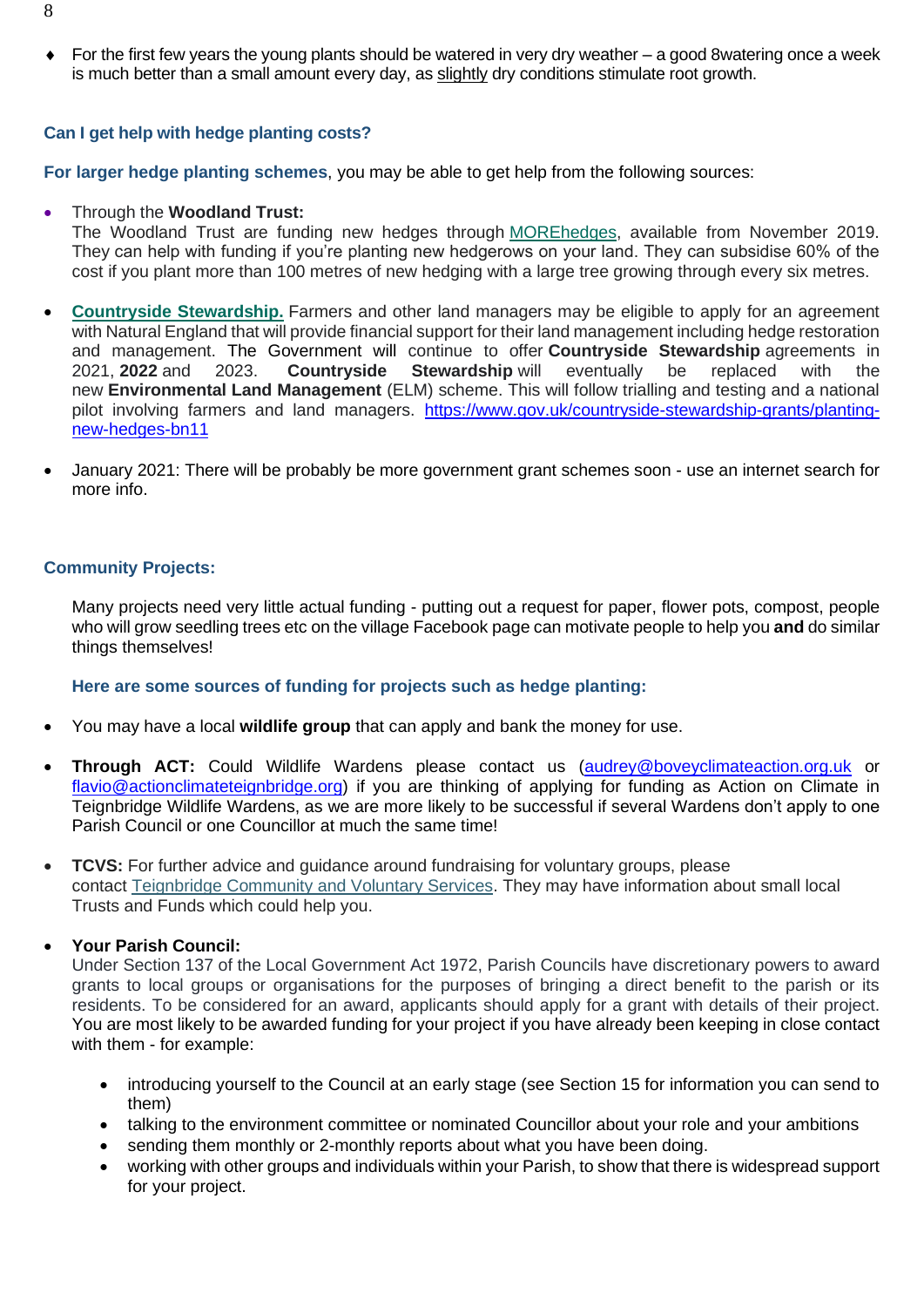The info below is from [https://www.teignbridge.gov.uk/community-and-people/communities/community](https://www.teignbridge.gov.uk/community-and-people/communities/community-funding/funding-for-community-and-voluntary-groups/)[funding/funding-for-community-and-voluntary-groups/](https://www.teignbridge.gov.uk/community-and-people/communities/community-funding/funding-for-community-and-voluntary-groups/)

**Funding for community and voluntary groups:** There are grants and funding streams available for community and voluntary groups.

# **Rural Aid:**

- individuals and members of the public are not able to apply for Rural Aid funding; applications must be made through town and parish councils. For contact details for your town or parish council, please visit [town and parish](https://democracy.teignbridge.gov.uk/mgParishCouncilDetails.aspx?bcr=1) councils
- The Rural Aid grant is only available for the following parishes: Abbotskerswell, Ashcombe, Ashton, Bickington, Bishopsteignton, Bovey Tracey, Broadhempston, Chudleigh, Coffinswell, Denbury, Doddiscombsleigh, Dunchideock, Dunsford, Exminster, Haccombe, Hennock, Holcombe Burnell, Ide, Ideford, Ilsington, Ipplepen, Kenn, Kenton, Mamhead, Ogwell, Powderham, Shaldon, Shillingford, St George, Starcross, Stokeinteignhead, Tedburn St Mary, Teigngrace, Torbryan, Trusham, Whitestone, and Woodland. If your parish is not included in this list, you are not eligible for Rural Aid grant funding

# **Teignbridge District Council Councillor's Community Funds:**

- If you want to apply to the **Councillors**' **community** fund, please contact your local Councillor(s). Applications for the Councillor's Community Fund can be made through your [local councillor.](https://democracy.teignbridge.gov.uk/mgMemberIndex.aspx?FN=WARD&VW=LIST&PIC=0)
- The **Councillors**' **Community** Fund can only support one-off projects and cannot be used to replace any withdrawn public funding or provide/imply any ongoing support. Applications can only be received from not-for-profit groups and organisations **and not** individuals. Local Councillors have £1,000 each municipal year to spend on projects within their Wards. There is no lower limit but projects costing more than £1,000 could be supported by other Councillors combining monies if they wanted to.

## **Devon County Councillor's Locality Budgets:** [https://www.devon.gov.uk/democracy/councillors](https://www.devon.gov.uk/democracy/councillors-nav/locality-budgets/)[nav/locality-budgets/](https://www.devon.gov.uk/democracy/councillors-nav/locality-budgets/)

- Each of our county councillors has a locality budget fund of £10,000 that they can use to respond to local needs in any financial period (April to March). nb **Be aware that the end of March** time-limit for using this grant may be a problem if it is applied for late in the financial year and must be used within a few weeks.
- Councillors can, if they wish, make grants to support projects or activities that benefit the communities they represent.
- Locality budget funding adds value to projects that are beneficial to local communities, and help meet the Council's strategic objectives as described in the Council's [Better Together 2014-](https://www.devon.gov.uk/bettertogether/) [2020](https://www.devon.gov.uk/bettertogether/) plan.
- Projects are diverse and reflect the needs of local communities. All projects should include some other financial contribution(s) and/or local support.
- Any properly constituted not-for-private-profit voluntary or community group (including town and parish councils) can apply to their local county councillor for a grant from the locality budget fund.
- Each councillor will normally make their own decision on which applications they wish to support, the only exception would be where the councillor may have a conflict of interest and the decision will have to be approved by an officer provided that:
	- the locality budget fund grant will be normally used within the financial period (April to March) of each year.
	- the grant is not used to benefit individuals or private businesses.
- You can find details of the grants which councillors have already made from their locality budget fund by viewing their individual [profile pages.](https://democracy.devon.gov.uk/mgMemberIndex.aspx?bcr=1)